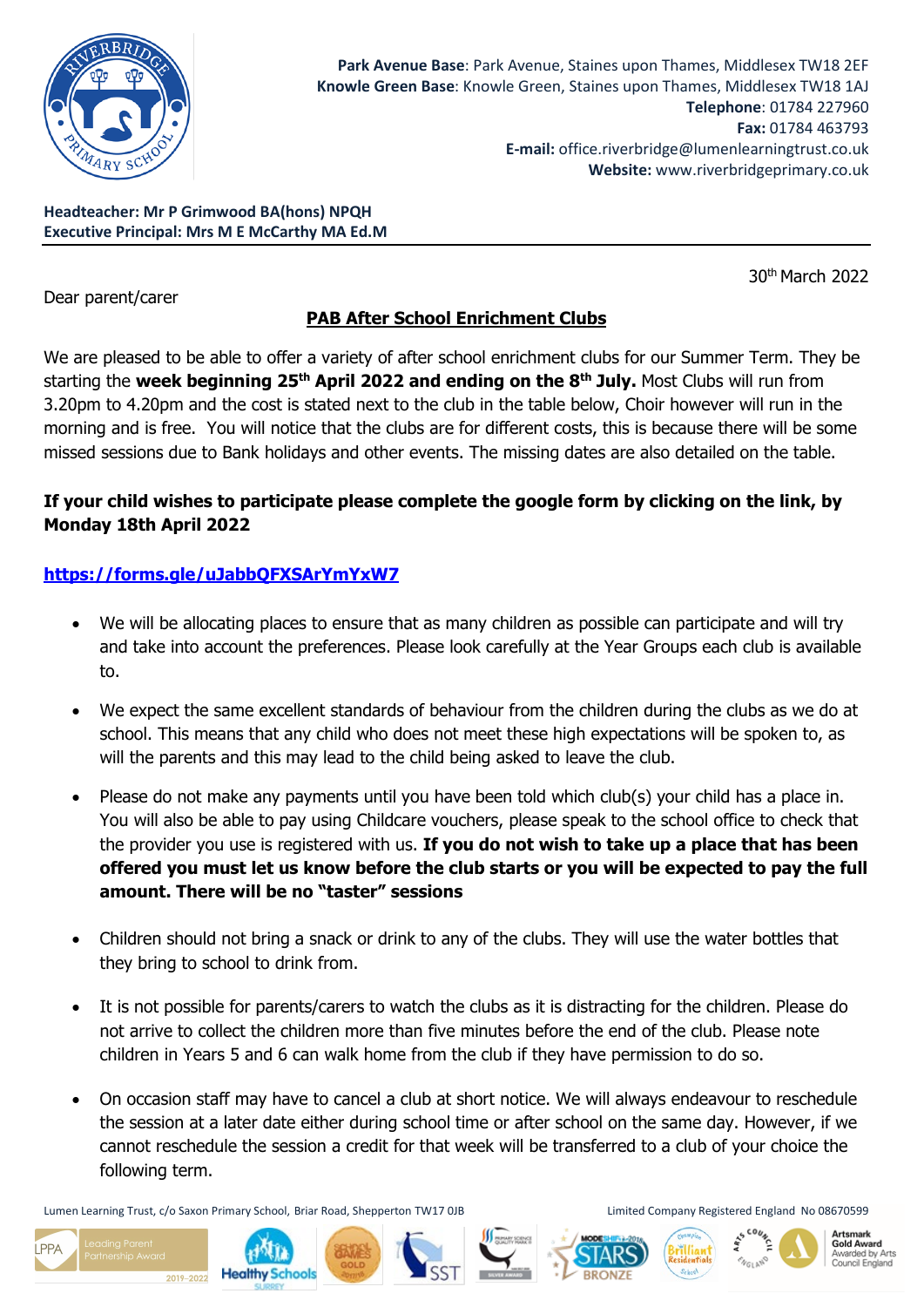| <b>Football</b>         | <b>Years 2/3/4</b> | <b>Monday</b>                     | <b>PAB</b>        | £27         |
|-------------------------|--------------------|-----------------------------------|-------------------|-------------|
|                         |                    | No sessions 2 <sup>nd</sup> May   | <b>Outdoor</b>    |             |
| <b>Film Club</b>        | Years 2/3          | <b>Monday</b>                     | PAB <sub>3S</sub> | £27         |
|                         |                    | No sessions 2 <sup>nd</sup> May   |                   |             |
| <b>Tag Rugby</b>        | <b>Years 2/3/4</b> | <b>Tuesday</b>                    | <b>PAB</b>        | £27         |
|                         |                    | No Sessions 24th May              | <b>Outdoor</b>    |             |
| <b>Tennis</b>           | Years 2/3          | <b>Tuesday</b>                    | <b>PAB Hall</b>   | £27         |
|                         |                    | No Sessions 24th May              |                   |             |
| <b>Girls Football</b>   | <b>Years 4/5/6</b> | <b>Tuesday</b>                    | <b>PAB</b>        | £27         |
|                         |                    | No Sessions 24th May              | <b>Outdoor</b>    |             |
| <b>Athletics</b>        | <b>Years 4/5/6</b> | Wednesday                         | <b>PAB</b>        | £30         |
|                         |                    |                                   | outdoor           |             |
| <b>Urban Dance</b>      | <b>Years 4/5/6</b> | Wednesday                         | <b>PAB Hall</b>   | £30         |
| <b>Choir</b>            | Years 3/4/5/6      | <b>Thursday Morning</b>           | <b>PAB Hall</b>   | <b>Free</b> |
|                         |                    | $(8am - 8.45am)$                  |                   |             |
| <b>Football</b>         | Years 5/6          | <b>Thursday</b>                   | <b>PAB</b>        | £30         |
|                         |                    |                                   | <b>Outdoor</b>    |             |
| <b>Drama</b>            | <b>Years</b>       | <b>Thursday</b>                   | <b>PAB Hall</b>   | £30         |
|                         | 2/3/4/5/6          |                                   |                   |             |
| <b>Netball</b>          | <b>Years 4/5/6</b> | <b>Thursday</b>                   | <b>PAB</b>        | £30         |
|                         |                    |                                   | <b>Outdoor</b>    |             |
| <b>Dance Club</b>       | Years 2/3          | <b>Friday</b>                     | <b>PAB Hall</b>   | £27         |
|                         |                    | No sessions 10 <sup>th</sup> June |                   |             |
| <b>Cricket/Rounders</b> | <b>Years 4/5/6</b> | <b>Friday</b>                     | <b>PAB</b>        | £30         |
|                         |                    |                                   | <b>Outdoor</b>    |             |

## **Below is some information about the clubs available**

## Football Yrs 2/3/4

This takes place on the field. Appropriate warm clothing is needed. Shin pads **must** be worn. Please collect your child from the field via the Yr 2/3/4 gate.

## Film Club Yr 2/3

At Film Club, the children will watch a different short film each week. We will discuss and review each film, as well as complete some craft activities linked to the characters and plot. This club will take place in 3S and children do not need to bring any change of clothes.

## Tag Rugby Yr 2/3/4

Focusing on developing key rugby skills particularly passing. We will also place a key focus on discipline, quick thinking and clear communication, these skills are essential for effective team work in order to be successful in rugby. All children should bring warm clothing, water bottle and rugby/football boots. The club will take place on the field and children should be collected from there, with access through the 5/6 gate.

Tennis Yr 2/3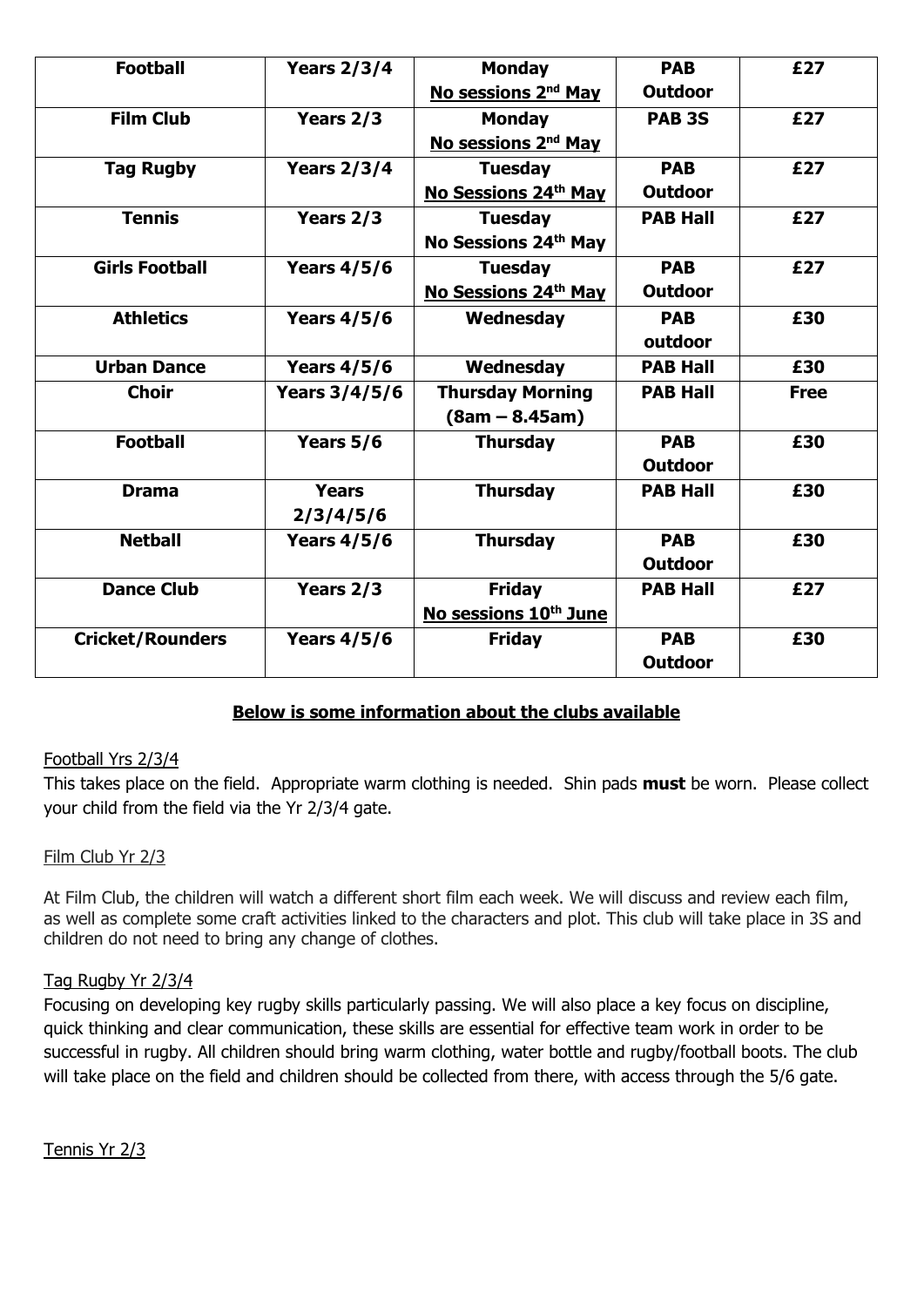

**Headteacher: Mr P Grimwood BA(hons) NPQH Executive Principal: Mrs M E McCarthy MA Ed.M**

This takes place in the hall. The children do not need to have their own racquet. They should bring in comfortable sportswear and trainers. Please note that this club finishes at 4.05pm and not at 4.20pm like the other clubs. Children should be collected from hall side door.

#### Girls' Football Yr 4/5/6

This will take place on the field. Appropriate clothing is needed. Shin pads **must** be worn. The children are to be collected from the field via the 5/6 gate.

#### Athletics Yr 4/5/6

This will take place on the field. Appropriate clothing is needed i.e. shorts, trainers, t-shirt and water bottle. The children are to be collected from the field with access through the 5/6 gate.

## Urban Dance Yr 4/5/6

This takes place on Wednesday. The club takes place in the hall. Children should bring in comfortable clothing that they can move around easily in. Please do not send dressing up/party clothes as these are not appropriate. The children should be collected from outside the hall double doors.

#### Choir Yr 3/4/5/6

Choir at Riverbridge is always really popular, and from the Summer term will be open to Years 3, 4, 5 and 6. The club is free to attend, on a Thursday morning, and will involve singing and dancing to a wide range of songs, both modern and classic with Mrs Shaw. Come along to practice your performance skills, and to start your day in a musical way. There will be priority given to those children who have not attended Choir before, however the children who attended Voice in a Million are welcome to still apply for the Choir in the Summer term.

#### Football Yrs 5/6

This takes place on the field. Appropriate warm clothing is needed. Shin pads **must** be worn. Please collect your child from the field via the 5/6 gate.

#### Drama Yr 2-6

An energetic workshop learning about drama through theatre games, activities and exercises. A way to improve acting and movement skills whilst having the most fun! This club will take place in the school hall. Children should bring comfortable clothing that they can move around easily in. Please do not send dressing up/party clothes as these are not appropriate. The children should be collected from outside the hall double doors.

#### Netball Yr 4/5/6

The children will play structured games to practice the key skills required to play netball. They will practice passing and receiving the ball, dodging and marking a player as well as shooting. We will also place a key focus on discipline, quick thinking and clear communication. We will be using the netball court and nets outside in the main playground and the children should be collected from there. All children to bring warm

Lumen Learning Trust, c/o Saxon Primary School, Briar Road, Shepperton TW17 0JB Limited Company Registered England No 08670599

2019-2022